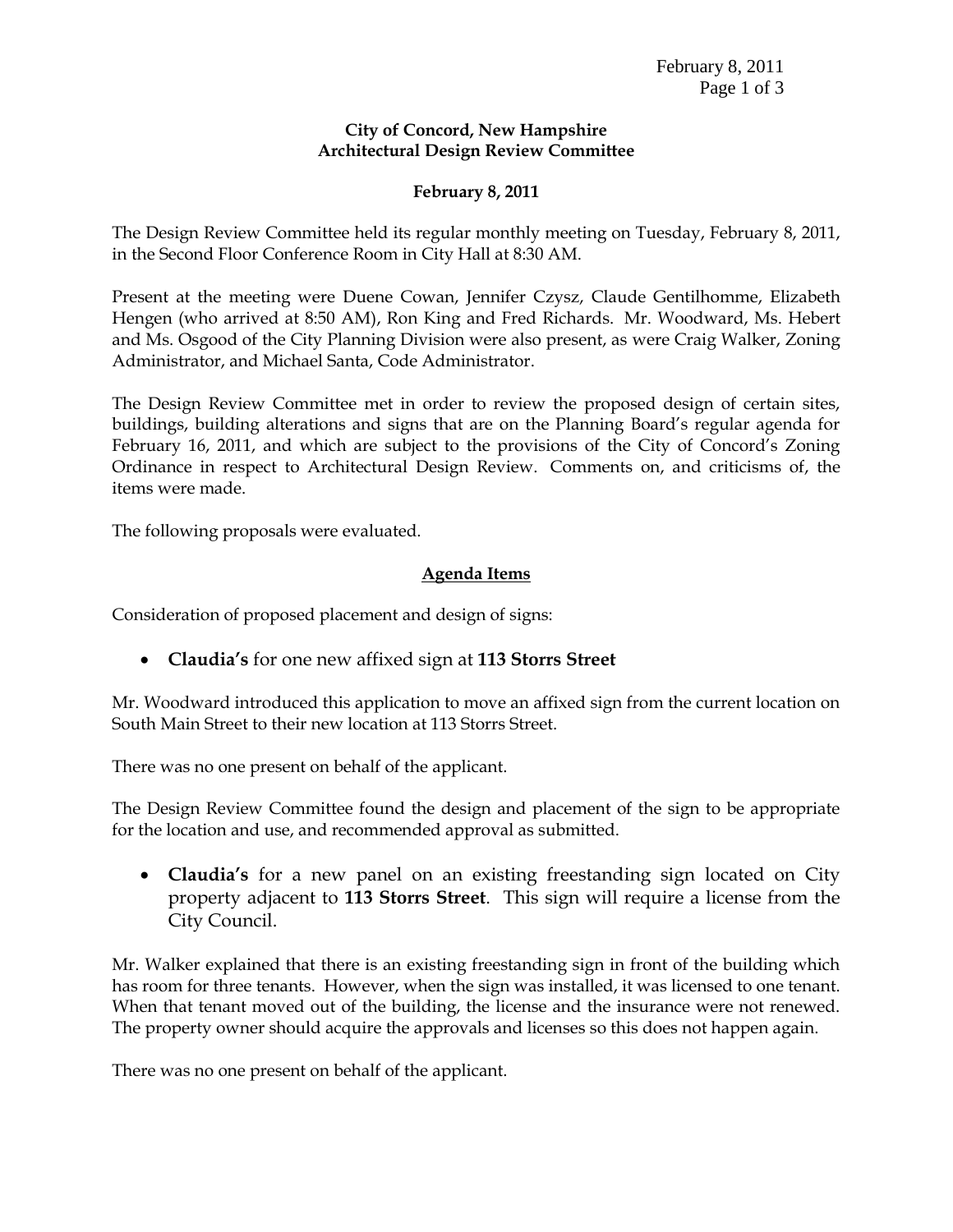February 8, 2011 Page 2 of 3

The Design Review Committee found the design and placement of the sign panel to be appropriate for the location and use, and recommended approval as submitted.

Site and building plans by Concord Food Cooperative Inc. **at 24-26 South Main Street**. **(#2011-08)**

Mr. Cowan stepped down from the Committee and presented this proposal on behalf of the applicant. He reported that Paula Harris, General Manager of the Cooperative, was also present as owner.

Mr. Cowan explained that the Cooperative had taken over the entire building for its own use. He explained that they propose to construct a small addition at the southwest corner of the building to allow for unloading under cover and off of South Main Street. The southeast corner of the building is very visible approaching from the south and they propose to move the entrance to that corner with an entrance vestibule. There will also be signage at the corner. There will be a window on the north façade at the corner, and 80% of the southerly wall will be a "green" wall with a small mural at the easterly end of that wall. He reported that the building will have a brick façade and a metal roof. There will be small canopies over the front windows.

(Ms. Hengen arrived at 8:50 AM and recused herself from discussion on this application.)

Mr. Cowan explained that there is a utility pole with transformers near the southeast corner of the building. The transformers will be moved from that pole to a utility pole away from the building and then the utilities will be taken underground to the building.

The Committee inquired as to the proposed color of the metal roof to which Mr. Cowan responded that it would be a color referred to as boysenberry. He also noted that the color of the exterior brick would match the existing brick on the north side of the building. Furthermore, the green wall is to be planted with a variety of plant materials along the base of the wall which will then grow up the wall on a grid structure attached to the existing wall.

The Design Review Committee recommended approval as submitted.

Site and building plans for a proposed demolition of a three-family residence and construction of a new office building for **Seelye and David Longnecker on behalf of the Concord Housing and Redevelopment Authority** at **23-25 Green Street**. **(#2010-47)**

Mr. Woodward reported that there were no new plans to review at this time. He reported that the Planning Board had tabled action on the application and had asked the Concord Housing Authority (CHA) and the Heritage Commission to explore a redevelopment option. The CHA had retained Milestone Engineering, a company agreed upon by both the Housing Authority and the Heritage Commission. Two scenarios were reviewed, one in which the front portion of the original building was preserved and one in which the entire building was demolished and rebuilt. There is a third option whereby the Housing Authority would abandon the site. The Concord Housing Authority board is meeting tomorrow so the Heritage Commission has not heard their reaction to the report. If there is an interest in using the redevelopment option, it will need review by the Design Review Committee, likely at the next meeting.